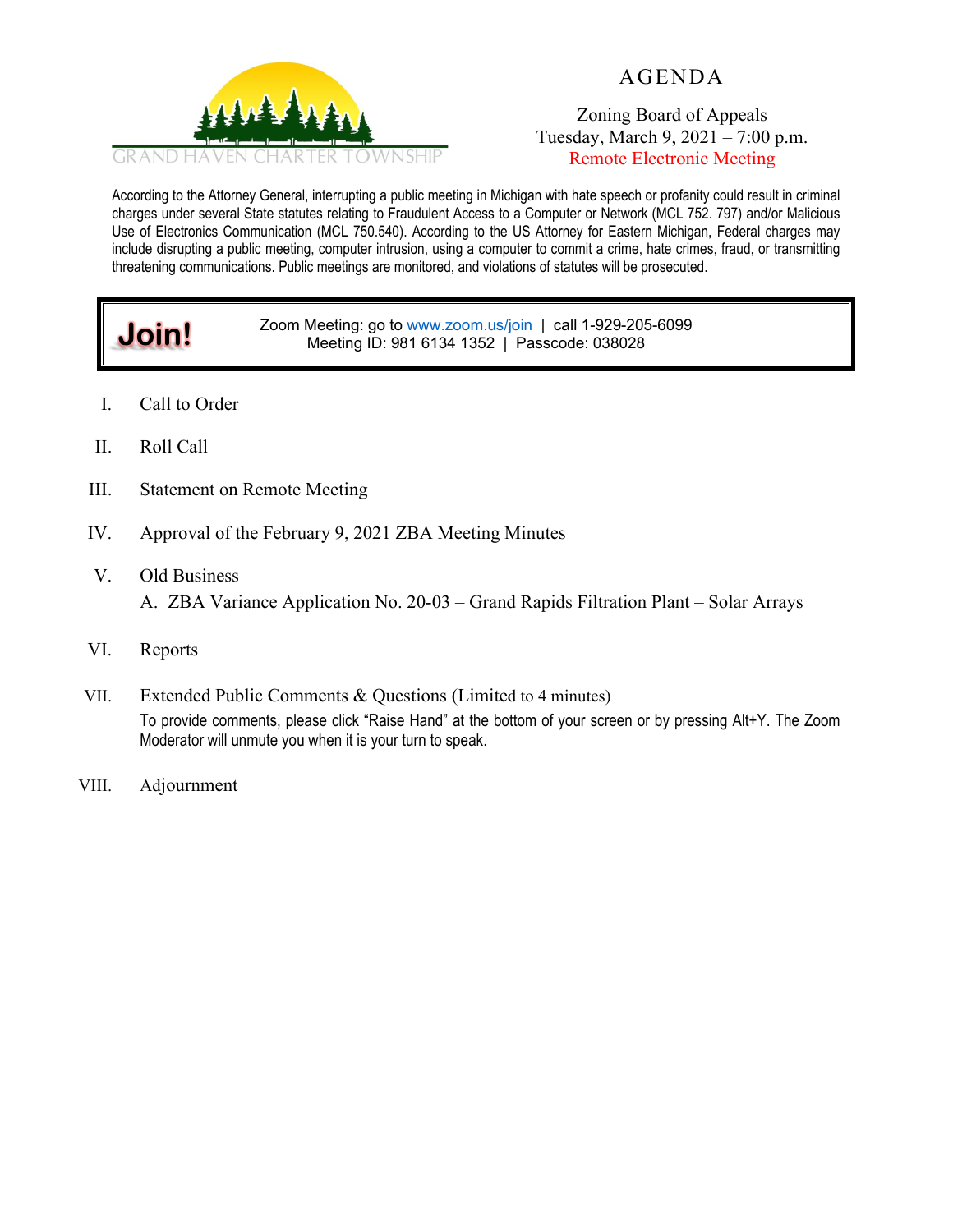## MEETING MINUTES GRAND HAVEN CHARTER TOWNSHIP ZONING BOARD OF APPEALS FEBRUARY 9, 2021 Remote Electronic Meeting

#### I. CALL TO ORDER

The regular meeting of the Grand Haven Charter Township Zoning Board of Appeals was called to order at 7:00 p.m. by Chair Voss.

### II. ROLL CALL

| Board of Appeals members present: | Voss, Slater, Loftis, Behm, Hesselsweet, and Egedy- |
|-----------------------------------|-----------------------------------------------------|
|                                   | Bader (alternate)                                   |
| Board of Appeals members absent:  | None                                                |

Also present: Community Development Director Fedewa, Associate Planner Hoisington, and Attorney Bultje

**Without objection**, Hoisington was instructed to record the minutes for the meeting.

### III. STATEMENT ON REMOTE MEETINGS

It was noted the ZBA was meeting remotely on the Zoom platform because of health concerns associated with COVID-19 pandemic. Information on this remote meeting has been posted so the public may participate. All members present noted they are meeting remotely and are located within Grand Haven Charter Township.

### IV. APPROVAL OF MINUTES

**Without objection**, the minutes of the December 15, 2020 ZBA Meeting were approved.

- V. NEW BUSINESS
	- A. ZBA Variance Application No. 21-02 Coutré Three-Season Room Addition

| Party Requesting Variance: | Steve & Rita Coutré |
|----------------------------|---------------------|
| Address:                   | 15133 Steves Drive  |
| Parcel Number:             | 70-07-12-151-005    |
| Location:                  | 15133 Steves Drive  |

Steve and Rita Coutré are requesting an exemption to rear yard setbacks pursuant to Section 19.06 of the Township Zoning Ordinance. The applicants are requesting to construct a 14-foot x 20-foot sunroom that would result in a 36-foot rear yard setback when 50-feet is required. In exchange, the applicants would relinquish the remainder of their accessory building allowance. The property is entitled to 720 square feet, a 144 square foot shed exists, so 576 square feet of additional accessory building floor area would be forfeited through a written agreement recorded with the Ottawa County Register of Deeds.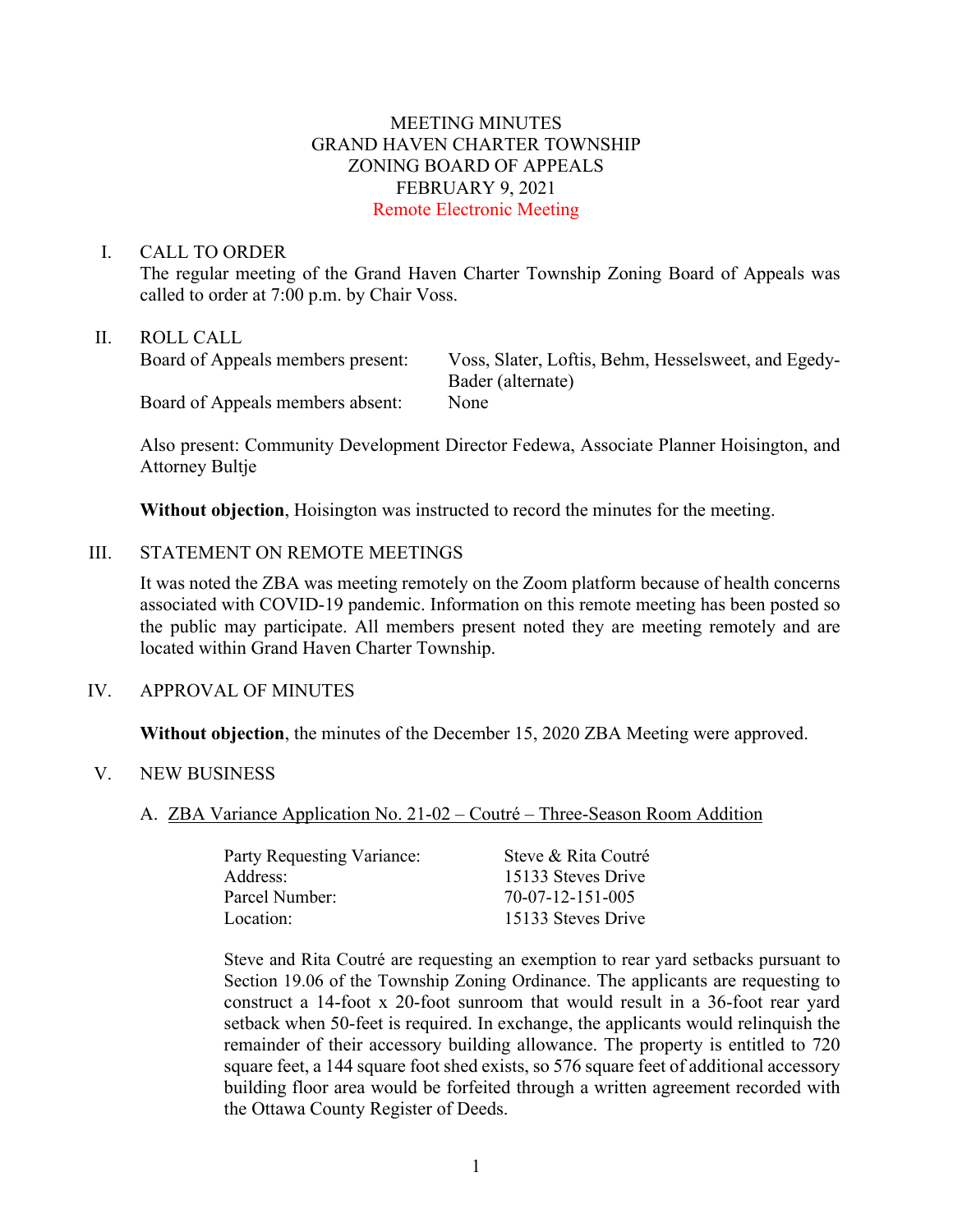Fedewa provided an overview through a memorandum dated February 4<sup>th</sup>.

The Coutrés were present to provide information.

- The lot is on the smaller side and the house is already built to the 50' rear yard setback.
- Renovations to the house for new siding and roofing will occur at the same time so the addition will look cohesive with the existing house.
- No concern about relinquishing the right to an additional accessory building.
- Acknowledged the impact the restriction on accessory buildings may have on the future sale of the house.

The Board discussed the application and noted the following:

- Asked for clarification on the agreement that would restrict any future accessory buildings.
	- o Attorney Bultje explained the agreement process.
		- The agreement is recorded with the Register of Deeds so it would come up in any future title research.
		- The existing shed would be allowed to be replaced with a new shed either size for size or smaller.
	- o Noted the restriction may affect future sales of the home.
		- Future owner could apply for a variance for relief from the agreement.
- Three letters of support were received from neighbors.

**Motion** by Behm, supported by Slater, to **conditionally approve** the addition of a 14-foot x 20-foot attached sunroom at 15133 Steves Drive. Pursuant to Section 19.06 of the Zoning Ordinance allowing for Exemptions to Rear Yard Setbacks. This motion shall be subject to the following condition:

1. An agreement shall be drafted by the Township Attorney restricting the property to zero additional accessory structures at a maximum of zero square feet in size. This agreement shall be recorded with the Register of Deeds prior to obtaining a building permit.

**Which motion carried unanimously**, as indicated by the following roll call vote:

Ayes: Voss, Slater, Loftis, Behm, Hesselsweet Nays: None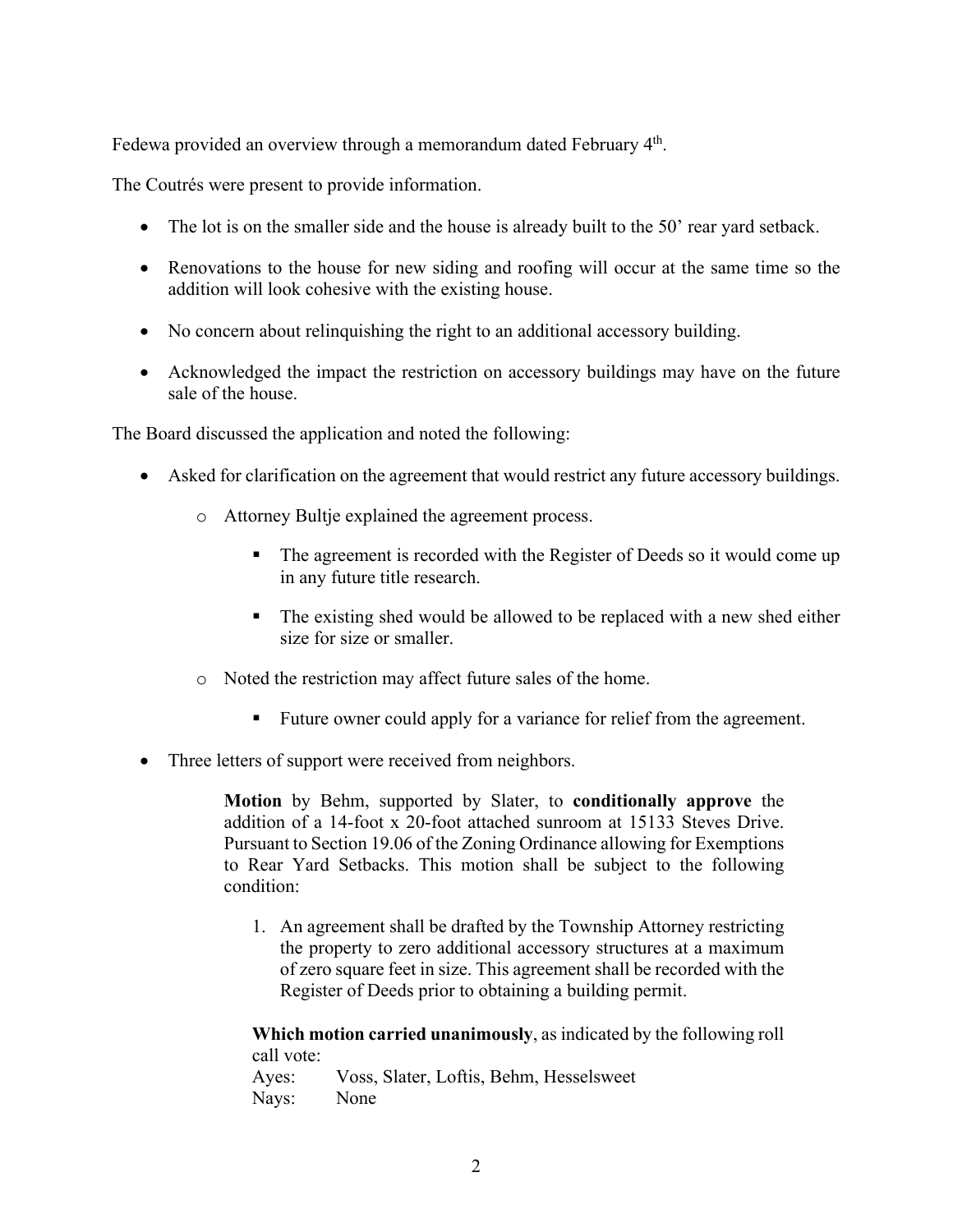Absent: None

## B. ZBA Variance Application No. 21-01 – Droste – Single Family Dwelling

| Party Requesting Variance: | Anne Droste                                |
|----------------------------|--------------------------------------------|
| Address:                   | 6034 West $76th$ St, Los Angeles, CA 90045 |
| Parcel Number:             | 70-03-32-390-048                           |
| Location:                  | 17996 Brucker Street                       |

Anne Droste is requesting to build a new single-family dwelling which would result in a non-conforming rear yard setback. The applicant is requesting a rear yard setback of 6-feet 2½-inches when 50-feet is required. The rear yard setback is in violation of Section 2.08 of the Zoning Ordinance.

Hesselsweet recused himself due to a conflict of interest – was previously architect of record for the project.

Fedewa provided an overview through a memorandum dated February 5<sup>th</sup>.

Ms. Droste was present to provide information:

- Property has been in the family for generations.
- Existing cottage lacked modern utility connections and was recently demolished.

The Board discussed the application and noted the following:

**Standard No. 1** – Exceptional or extraordinary circumstances:

- Undersized.
- Extremely shallow lot.
- Encumbered by Critical Dune Area requiring an EGLE permit to construct a dwelling.
	- o EGLE permit has been issued and the application is based on the approved location.

Ayes: Voss, Slater, Behm, Loftis, Egedy-Bader Nays: None Abstained: Hesselsweet

**Standard No. 2** – Substantial property right:

• Applicant is entitled to build a dwelling on the property.

Ayes: Voss, Slater, Behm, Loftis, Egedy-Bader Nays: None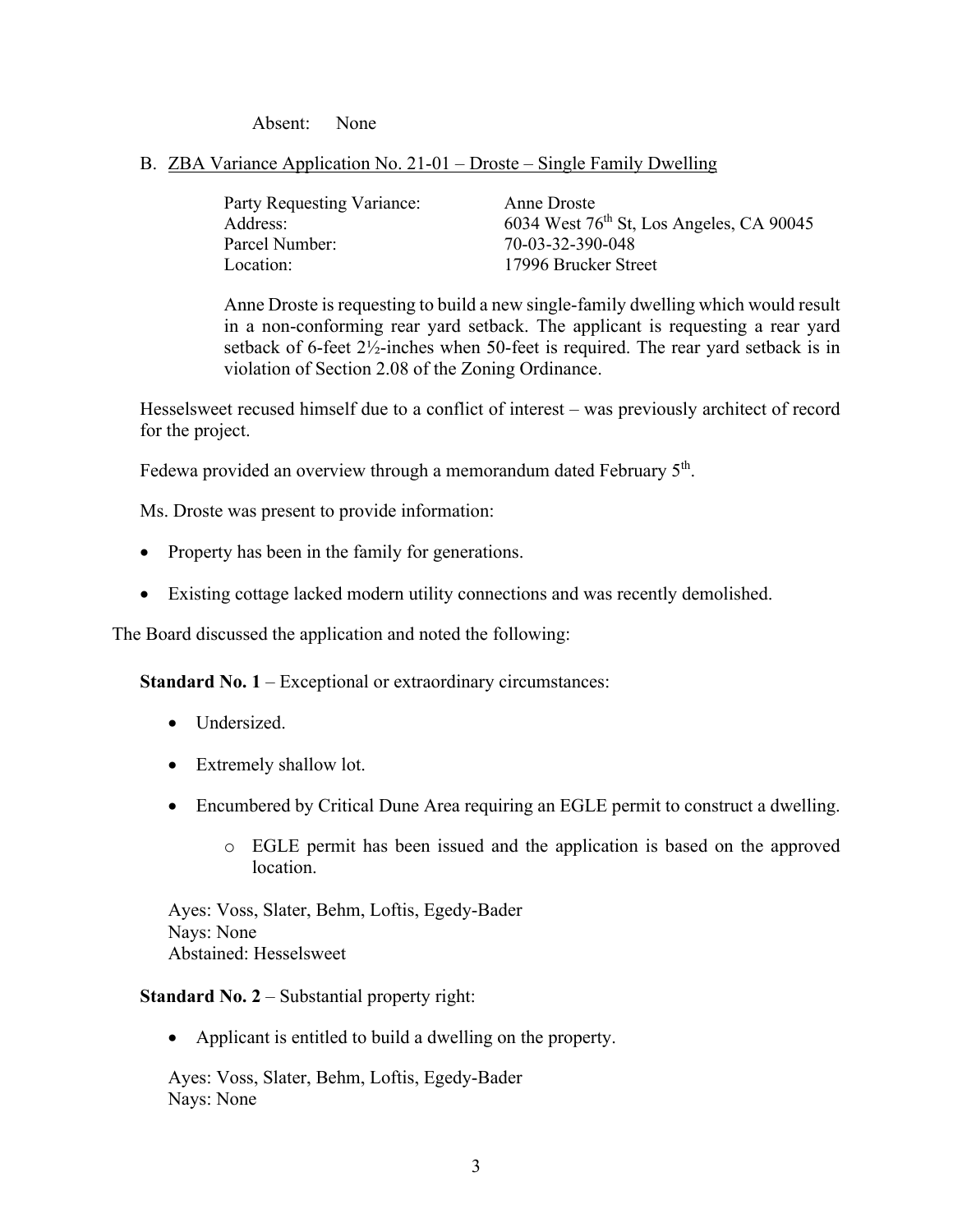Abstained: Hesselsweet

**Standard No. 3** – Will not be a substantial detriment to adjacent parcels, or material impact on the intent and purpose of the Ordinance:

- No correspondence was received for this application.
- The extreme changes in elevation at the rear of the property diminishes the impact the requested rear setback would have on adjacent properties.

Ayes: Voss, Slater, Behm, Loftis, Egedy-Bader Nays: None Abstained: Hesselsweet

**Standard No. 4** – Request is not of such a recurrent nature as to make reasonably practical the formulation of a general regulation:

• Properties in the Critical Dune Area have to go through the permitting process by EGLE before a variance can be requested. Each property has unique characteristics that have to be addressed on an individual basis.

**Motion** by Slater, supported by Behm to **approve** a dimensional variance from Section 2.08 for a dimensional to build a new single-family dwelling at 17996 Brucker Street that will result in a rear yard setback of 6-feet-2½-inches. Approval of this variance is based upon this Board's findings that all four standards have been affirmatively met.

**Which motion carried unanimously**, as indicated by the following roll call vote:

Ayes: Voss, Slater, Behm, Loftis, Egedy-Bader Nays: None Abstained: Hesselsweet

### VI. OLD BUSINESS

### A. ZBA Variance Application No. 20-03 – Grand Rapids Filtration Plant – Solar Arrays

Parcel Number: 70-07-28-100-011 Location: 11177 Lakeshore Drive

Party Requesting Variance: Wayne Jernberg, City of Grand Rapids Applicant Representative: Krishnan Kandasamy, CMS Energy Address: One Energy Plaza, Jackson 49201

The City of Grand Rapids is requesting to place a 3.5-acre ground-mounted solar array in the front yard. Section 3.03.A.2.a prohibits solar arrays in the front yard.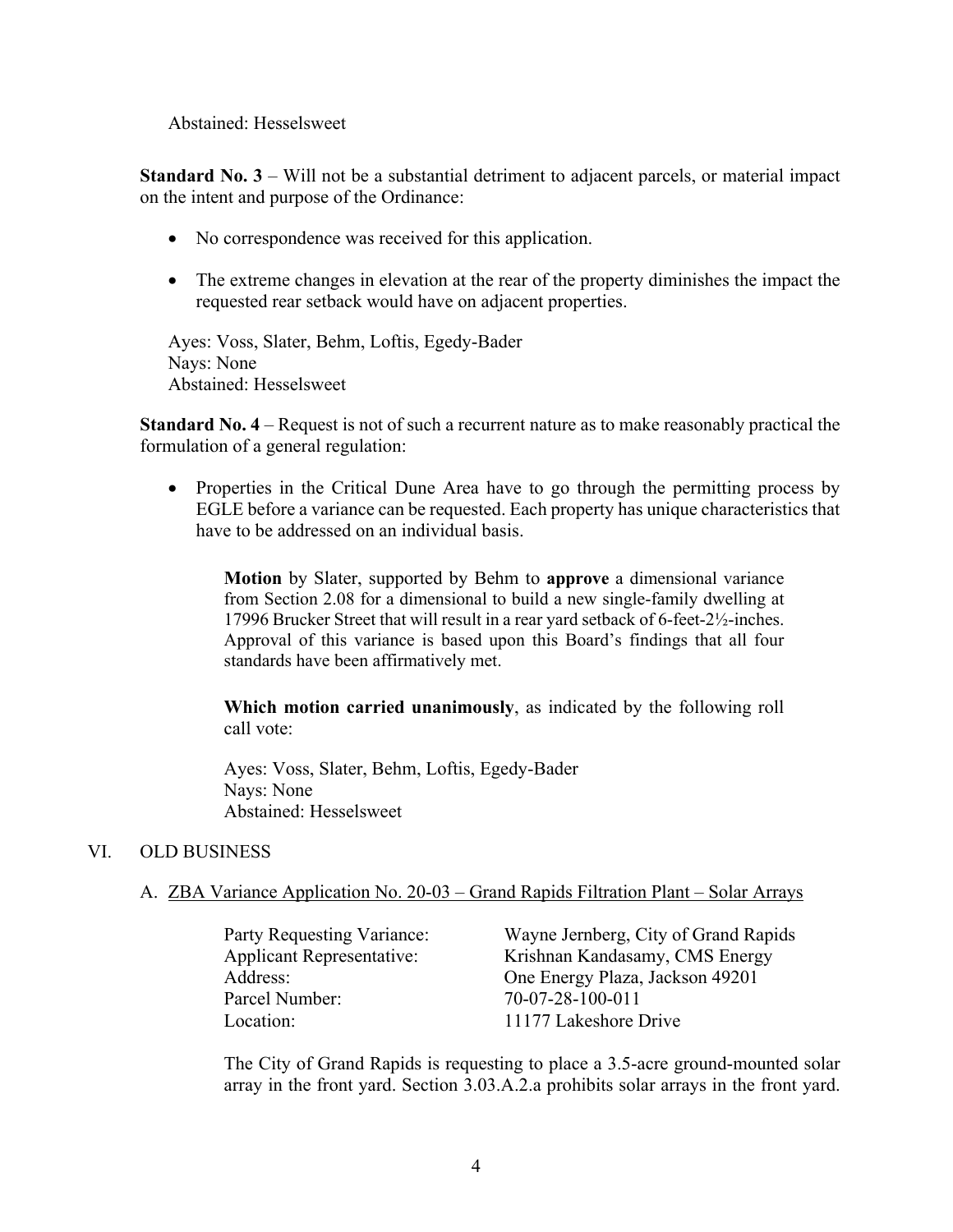The applicant indicated other locations for the solar array will not provide equivalent benefits.

Hesselsweet rejoined the meeting.

**Motion** by Hesselsweet, supported by Behm to remove the City of Grand Rapids application from the table for further consideration. **Which motion carried unanimously.**

Fedewa provided an overview through a memorandum dated February 5<sup>th</sup>.

Representatives from the City of Grand Rapids, Alison Sutter – Sustainability and Performance Management Officer and Wayne Jernberg – Water System Manager were present as were staff from CMS Energy, Krishnan Kandasamy – Director of Strategic Projects and Julio Morales – Executive Director. A presentation provided the following information:

- Reiterated the benefits of the project as it relates to the City of Grand Rapids and patrons of the water systems.
- Water filtration plant is an essential service.
- Solar power is a goal supported by the Township's Master Plan.
- The property is unique in that it has three road frontages, has water frontage, is uniquely shaped, and zoned Rural Residential.
- Provided updated information on alternate locations on site that were discussed at the previous meeting.
	- o Roof is insufficient to withstand additional weight of solar array.
		- Would also pose a risk to equipment.
		- Only about 0.5-acres is viable for array installation.
	- o The area in the SE corner of the property is encumbered by a drain field and power easement.
		- Additionally, would require about 6-acres of mature trees to be removed.
		- About 1-acre of viable land in this location.
	- o Other possible locations are smaller and located in the front yard.
		- The best engineering practice is to keep the arrays in one area rather than split them up.
- Explained the proposed landscaping.
	- o Combination of plantings and berms will screen most of the array from view.
	- o Arborvitaes will be planted on the berm to provide year-round screening.
	- o Existing service drive for the sub-station will be maintained, no new drives would be created for access through the landscaping.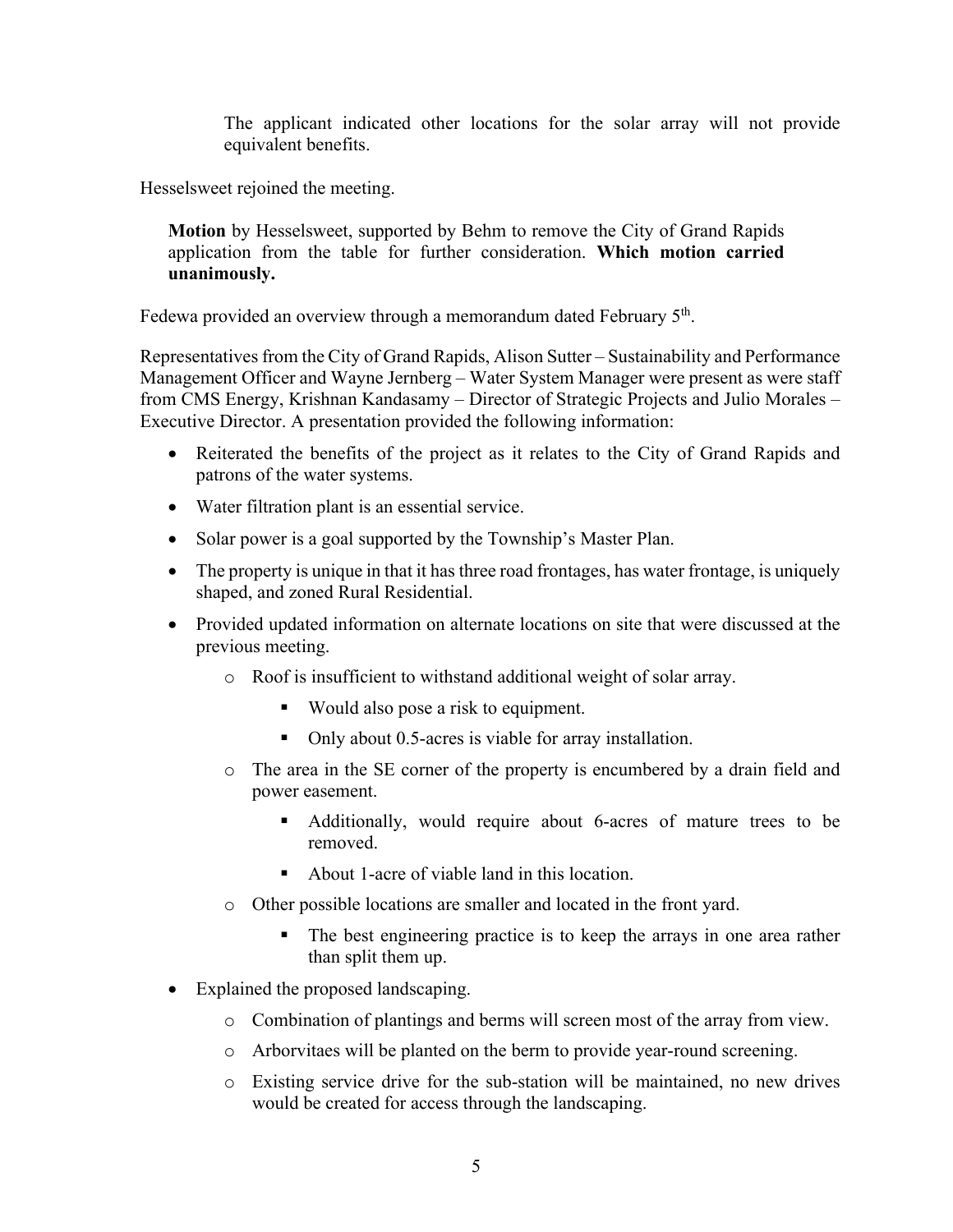- o Contract with landscape architect to determine appropriate plant species, renderings are intended to look representative of the final design.
- $\circ$  A contractor will be used to maintain the pollinator field at a guaranteed performance level, this service has been budgeted as part of the project.

The Board discussed the application and noted the following:

- Questions about landscaping.
	- o Asked if the renderings are an accurate representation of the intended plantings.
	- o Questioned if additional drives will be created that would break up the landscape screening.
	- o Confirmed that details of the landscaping would be reviewed by the Planning Commission but can be included as a condition for approval by the ZBA.
	- o Sought assurance the pollinator field will not be burned as part of maintenance routine.
- Confirmed the site could place a compliant building in a similar location that may be more unappealing to neighbors than proposed array.
- Discussed the alternate locations on site and viability for the array.
	- o Determined other locations were not practical to build an array because it would require them to be non-contiguous, which does not comply with best management practices for solar array installation.
- Questioned if approval would set a precedent for future solar arrays.

Attorney Bultje provided clarification to noted concerns.

- The lot can be considered unique due to the different frontages, overall shape, and use.
- The property has the only water filtration plant in the Township. Therefore, this case would not be considered precedent setting as compared to a similar request on a residential property.
- Recommended the ZBA members review the standards to determine if there is a consensus to make a motion or if staff should be directed to draft a resolution for review and consideration at the next meeting.
- Solar power is a goal supported by the Township's Master Plan.

The Board decided to discuss the variance standards, but no votes were taken.

**Standard No. 1** – Exceptional or extraordinary circumstances: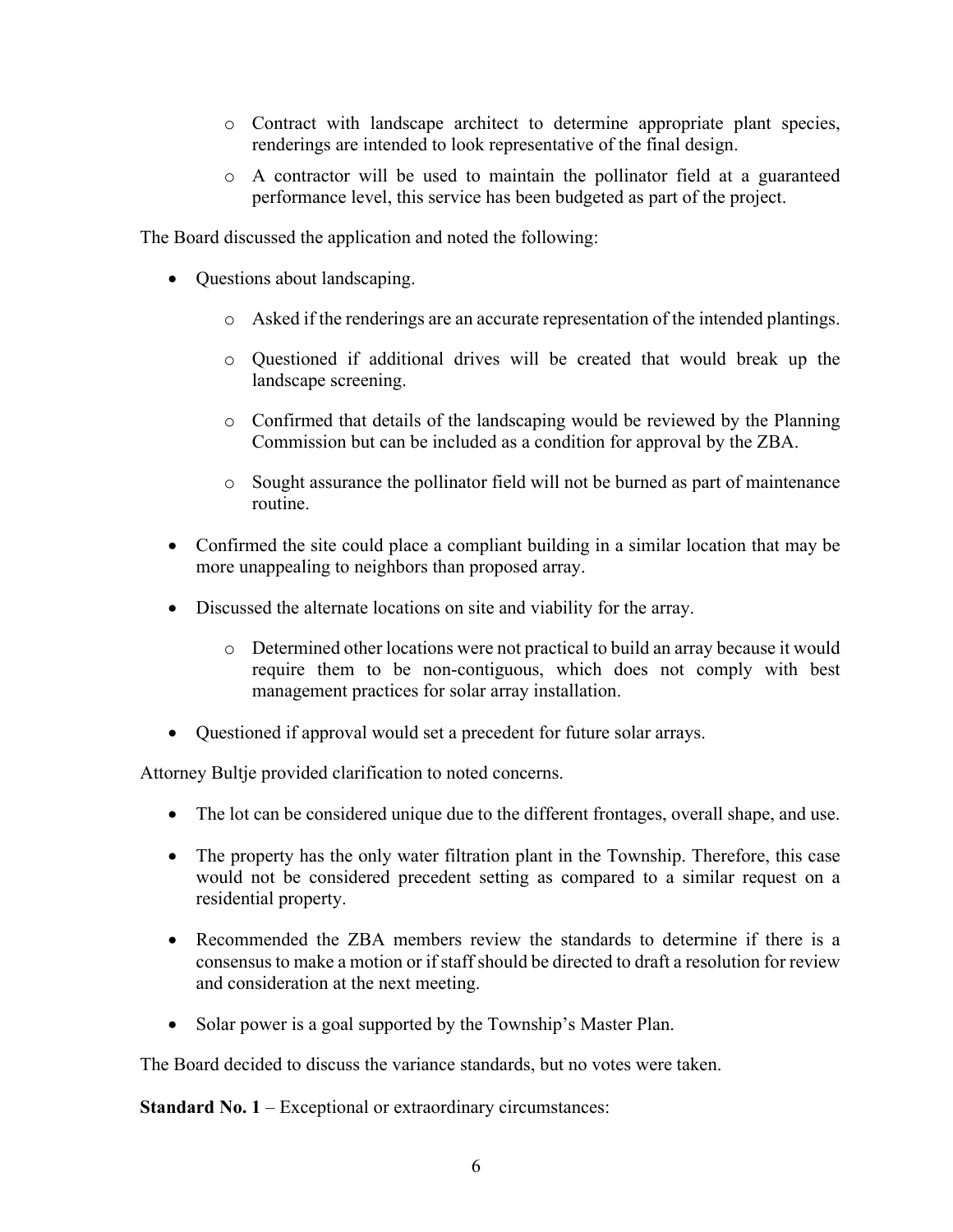- Property has unique characteristics:
	- o Three road frontages
	- o Lake frontage
	- o Distinctive size and shape
- Only water filtration plant in the Township.

**Standard No. 2** – Substantial property right:

- Every property owner is entitled to install solar panels.
- No other location on site is capable of housing the array.
- The federal government has encouraged the use of solar panels through tax credits.
- The Township has encouraged the use of renewable energy in the Master Plan.

**Standard No. 3** – Will not be a substantial detriment to adjacent parcels, or material impact on the intent and purpose of the Ordinance:

- The ZBA has received letters of both support and objection.
- Increased screening of the array may resolve some of the concerns of the visual impact.
	- o Confirmed the maintenance of the landscaping can be added as a condition of approval.
	- o Reaffirmed that another structure could be constructed in a similar location and would create more of a visual impact than the proposed array.
- Questioned if arrays would have impact on neighboring property values.
	- o Attorney Bultje advised there are no reports indicating any impact on property values.

**Standard No. 4** – Request is not of such a recurrent nature as to make reasonably practical the formulation of a general regulation:

- Only water filtration plant in the Township.
	- o Not a residential property.

Following the discussions, the Chair inquired if there was any public comment:

- Marcie Barber 11840 Lakeshore Drive, Grand Haven, MI 49417
	- o Owns property in the area and supports the project.

Following the discussion and public comments the Board directed staff to work with Attorney Bultje to draft a resolution for a motion of approval to be reviewed at the next meeting.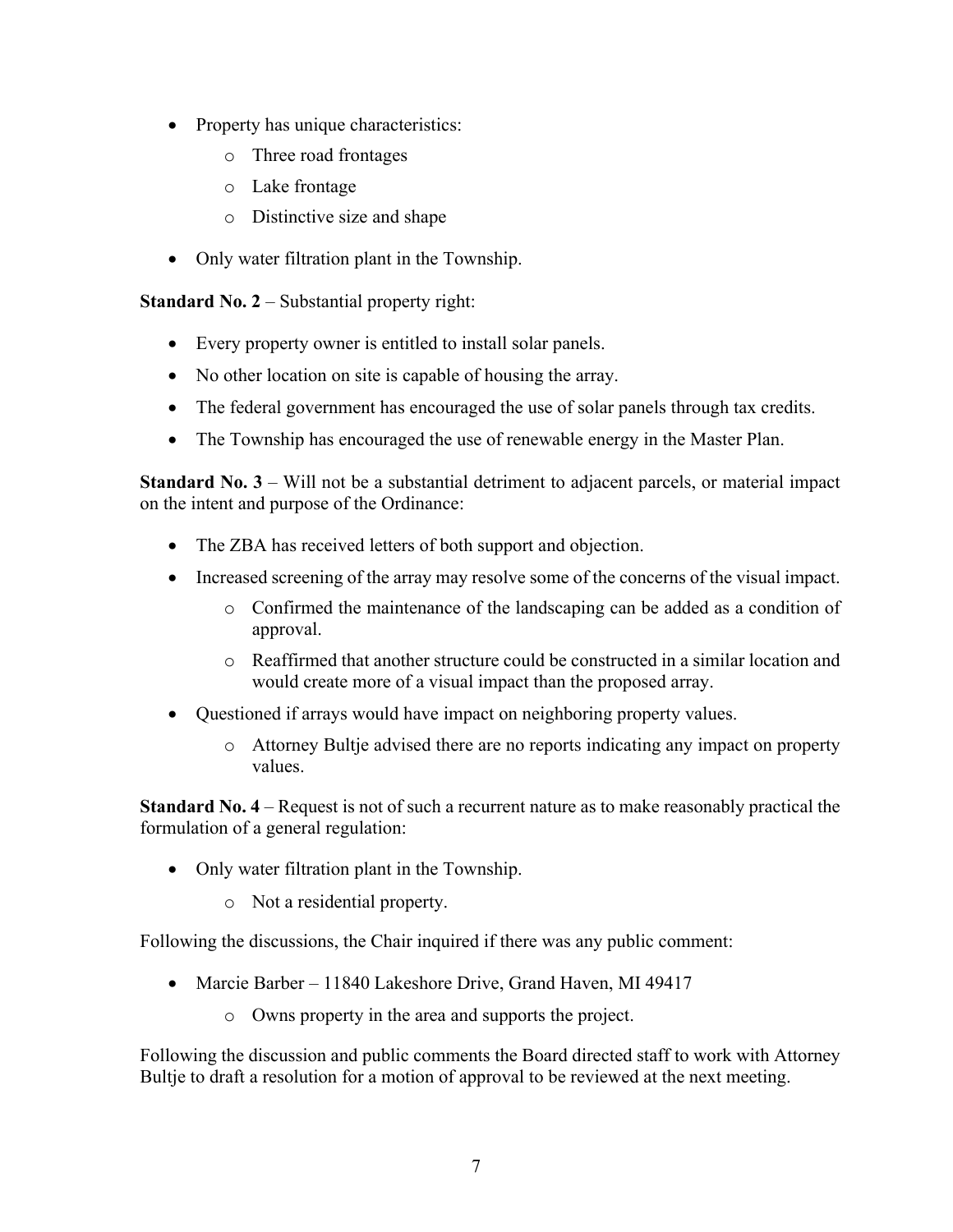**Motion** by Hesselsweet, supported by Loftis, to direct staff and Attorney Bultje to draft a formal resolution to grant the City of Grand Rapids solar array variance application, based upon those zoning ordinance variance standards which were discussed and will be reflected in the minutes; this resolution will be reviewed and considered for adoption or rejection or modification at the next meeting.

**Which motion carried unanimously**, as indicated by the following roll call vote:

Ayes: Voss, Slater, Loftis, Behm, Hesselsweet Nays: None Absent: None

B. Discussion – 2021 Meeting Dates

The Board discussed alternate meeting dates to avoid future scheduling conflicts with back-toback meetings for members.

> **Motion** by Slater, supported by Behm, to **approve** the 2021 Meeting Date Schedule to hold meetings on the  $4<sup>th</sup>$  Tuesday starting in April.

> **Which motion carried unanimously**, as indicated by the following roll call vote:

Ayes: Voss, Slater, Loftis, Behm, Hesselsweet Nays: None Absent: None

- VII. REPORTS None
- VIII. EXTENDED PUBLIC COMMENTS None
- IX. ADJOURNMENT

**Without objection**, the meeting was adjourned at 8:53pm.

Respectfully submitted,

Cassanda Hoisington

**Cassandra Hoisington** Acting Recording Secretary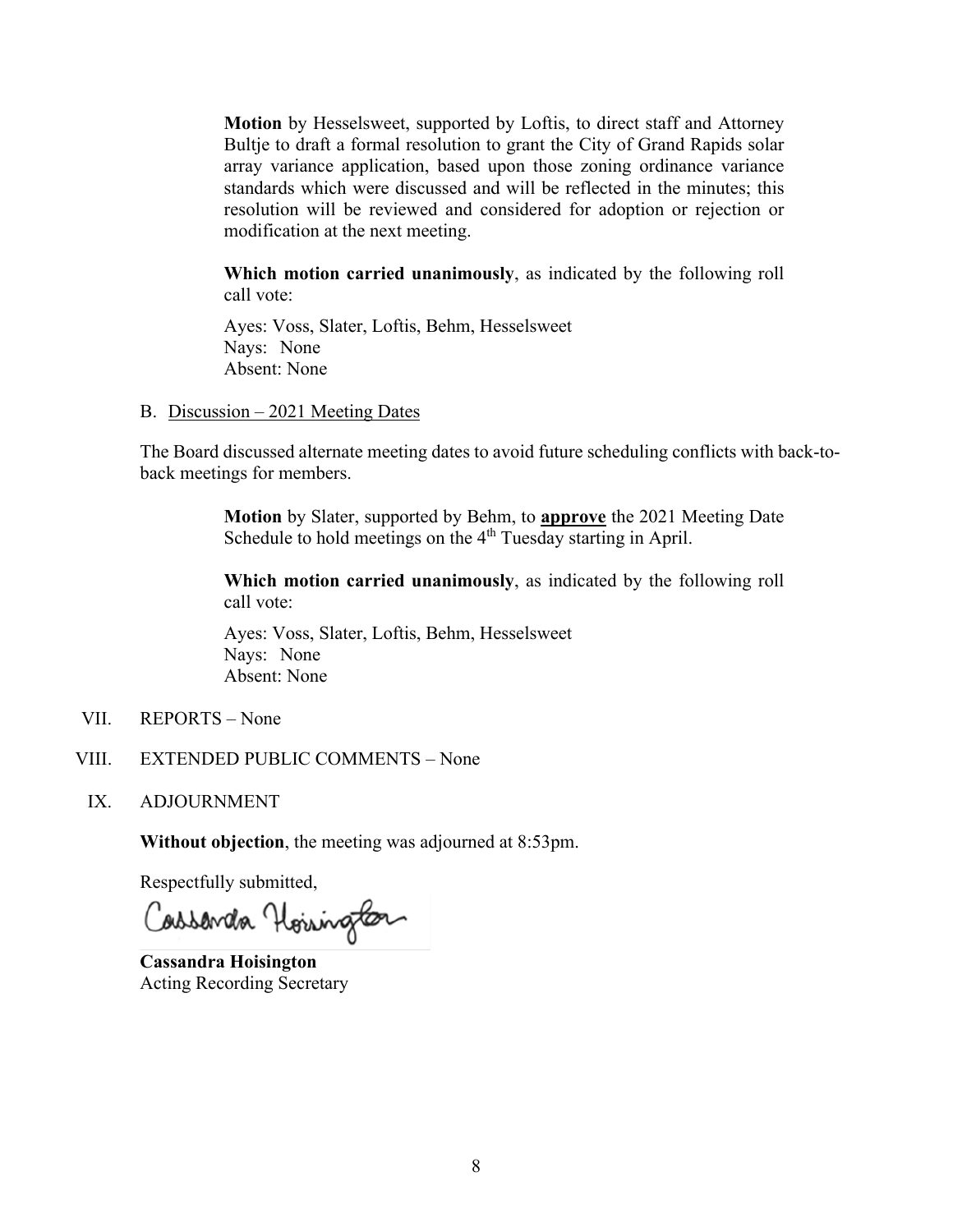

# **Community Development Memo**

| DATE: | March 3, 2021                                                |
|-------|--------------------------------------------------------------|
| TO:   | Zoning Board of Appeals                                      |
| FROM: | Stacey Fedewa, AICP – Community Development Director         |
| RE:   | 11177 Lakeshore – Dimensional Variance Application No. 20-03 |

## **PARCEL INFORMATION**

| Owner                   | City of Grand Rapids          |                  |
|-------------------------|-------------------------------|------------------|
| <b>Property Address</b> | 11177 Lakeshore Drive         |                  |
| Parcel Number           | 70-07-28-100-011              | ake Michigan Dr. |
| Lot Size                | 67 acres                      |                  |
| Elevation               | n/a                           |                  |
| Lot Type                | Typical, Municipal            |                  |
|                         | <b>Water Filtration Plant</b> |                  |
| Zoning                  | Rural Residential (RR)        |                  |
| Required Ground-        |                               |                  |
| <b>Mounted Solar</b>    | Shall not be in front yard    |                  |
| <b>Array Locations</b>  |                               |                  |
| Requested Ground-       |                               |                  |
| <b>Mounted Solar</b>    | Front Yard                    |                  |
| <b>Array Locations</b>  |                               |                  |

**Motion** to remove the City of Grand Rapids application from the table for further consideration.

## **BACKGROUND**

On February 9<sup>th</sup> the ZBA reviewed new information provided by the applicant. This information was intended to demonstrate—the roof is not suitable for solar panel installation; the southeast corner is encumbered by a drain field with associated piping; there is an overhead transmission line crossing the wooded area in the southeast corner creating another encumbrance; and the remaining areas are also front yards that would require a dimensional variance.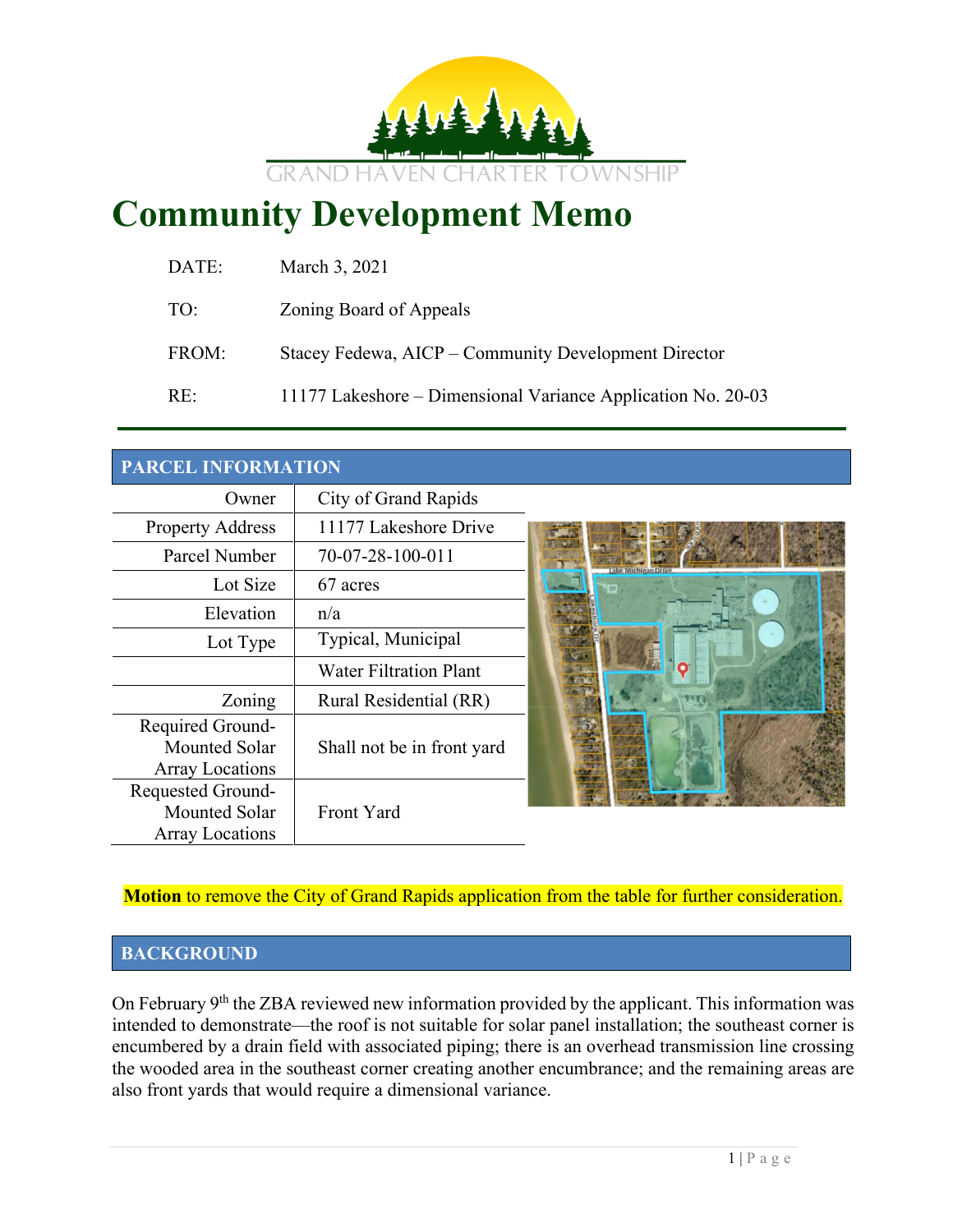The ZBA reviewed the four standards against this application but did not make any findings. Instead, the application was tabled. The motion to table read:

*Motion by Hesselsweet, supported by Loftis, to direct staff and Attorney Bultje to draft a formal resolution to grant the City of Grand Rapids solar array variance application, based upon those zoning ordinance variance standards which were discussed and will be reflected in the minutes; this resolution will be reviewed and considered for adoption or rejection or modification at the next meeting. Which motion carried unanimously.*

The formal resolution has been drafted and is enclosed for review and consideration. Recall, the **Board is free to approve, reject, or modify the resolution**.

## **SAMPLE MOTIONS**

If the ZBA determines each standard has been affirmative met, the following motion can be offered:

**Motion** to **approve** and adopt Resolution 2021-03-01 concerning the City of Grand Rapids dimensional variance application to allow a 3.5-acre ground-mounted solar array in the front yard of 11177 Lakeshore Drive. Approval of this variance is based upon this Board's findings that all four standards have been affirmatively met and are subject to the conditions held within the aforementioned resolution.

However, if the ZBA determines each standard has not been affirmatively met, the following motion can be offered:

**Motion** to **deny** the dimensional variance to locate solar panels in the front yard of 11177 Lakeshore Drive, and direct staff to draft a formal resolution for those discussion points which will be reflected in the meeting minutes. This will be reviewed and considered for adoption at the next meeting.

If the ZBA determines that more information is needed to make an affirmative finding, the following motion can be offered:

**Motion** to **table** the dimensional variance application for 11177 Lakeshore Drive, and direct the applicant and/or staff to provide the following information, which will be considered at the next regularly scheduled ZBA meeting:

1. *List items here…*

Please contact me with questions or concerns.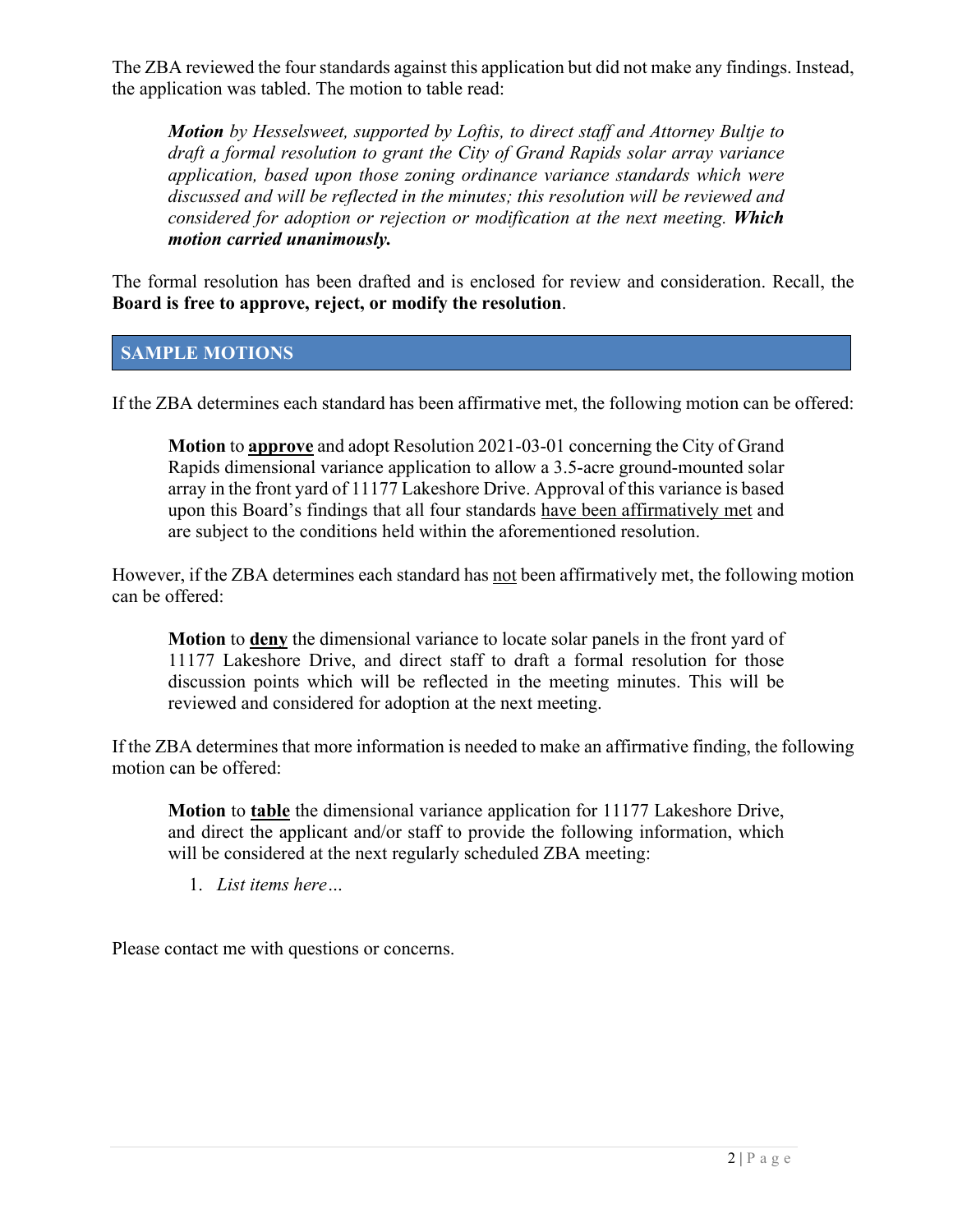#### **EXCERPTS OF MINUTES**

At a meeting of the Grand Haven Charter Township Zoning Board of Appeals, Ottawa County, Michigan, held remotely on March 9, 2021, at 7:00 p.m., local time. Pursuant to Public Act 254 of 2020, this meeting was held remotely to mitigate the spread of COVID-19. Members of the public were encouraged to participate remotely in this meeting. Members of the public were not required to register or otherwise provide information to attend the meeting.

PRESENT:

ABSENT: \_\_\_\_\_\_\_\_\_\_\_\_\_\_\_\_\_\_\_\_\_\_\_\_\_\_\_\_\_\_\_\_\_\_\_\_\_\_\_\_\_\_\_\_\_\_\_\_\_\_\_\_\_\_\_\_\_\_\_\_

 $\_$  ,  $\_$  ,  $\_$  ,  $\_$  ,  $\_$  ,  $\_$  ,  $\_$  ,  $\_$  ,  $\_$  ,  $\_$  ,  $\_$  ,  $\_$  ,  $\_$  ,  $\_$  ,  $\_$  ,  $\_$  ,  $\_$  ,  $\_$  ,  $\_$ 

After certain other matters of business were concluded, the Chairperson stated the next order of business was the consideration of a proposed resolution containing the Zoning Board of Appeal's decision concerning an application for a dimension variance. After discussion, the following resolution was offered by \_\_\_\_\_\_\_\_\_\_\_ and supported by \_\_\_\_\_\_\_\_\_\_\_\_\_.

#### **RESOLUTION 2021-03-01**

WHEREAS, the City of Grand Rapids (the "Applicant") has applied for a dimension variance to locate a ground-mounted solar array in the front yard of Parcel Number 70-07-28-100- 011, 11177 Lakeshore Drive, contrary to the location requirements of Section 3.03.A.2.a of the Zoning Ordinance; and

WHEREAS, the Zoning Board of Appeals held a public hearing on December 15, 2020;

The Zoning Board of Appeals resolves as follows.

1. The requested variance is granted.

2. The decision by the Zoning Board of Appeals is based on its findings concerning the factors in Section 19.05 of the Zoning Ordinance.

There are exceptional or extraordinary circumstances or conditions applying to the property that do not apply generally to other properties in the same zoning classification.

(1) The property has an exceptionally large front yard.

(2) The Applicant could expand the building on the property significantly toward the front lot line.

(3) The property is very unique with three lot lines abutting a road rightof-way and frontage on Lake Michigan.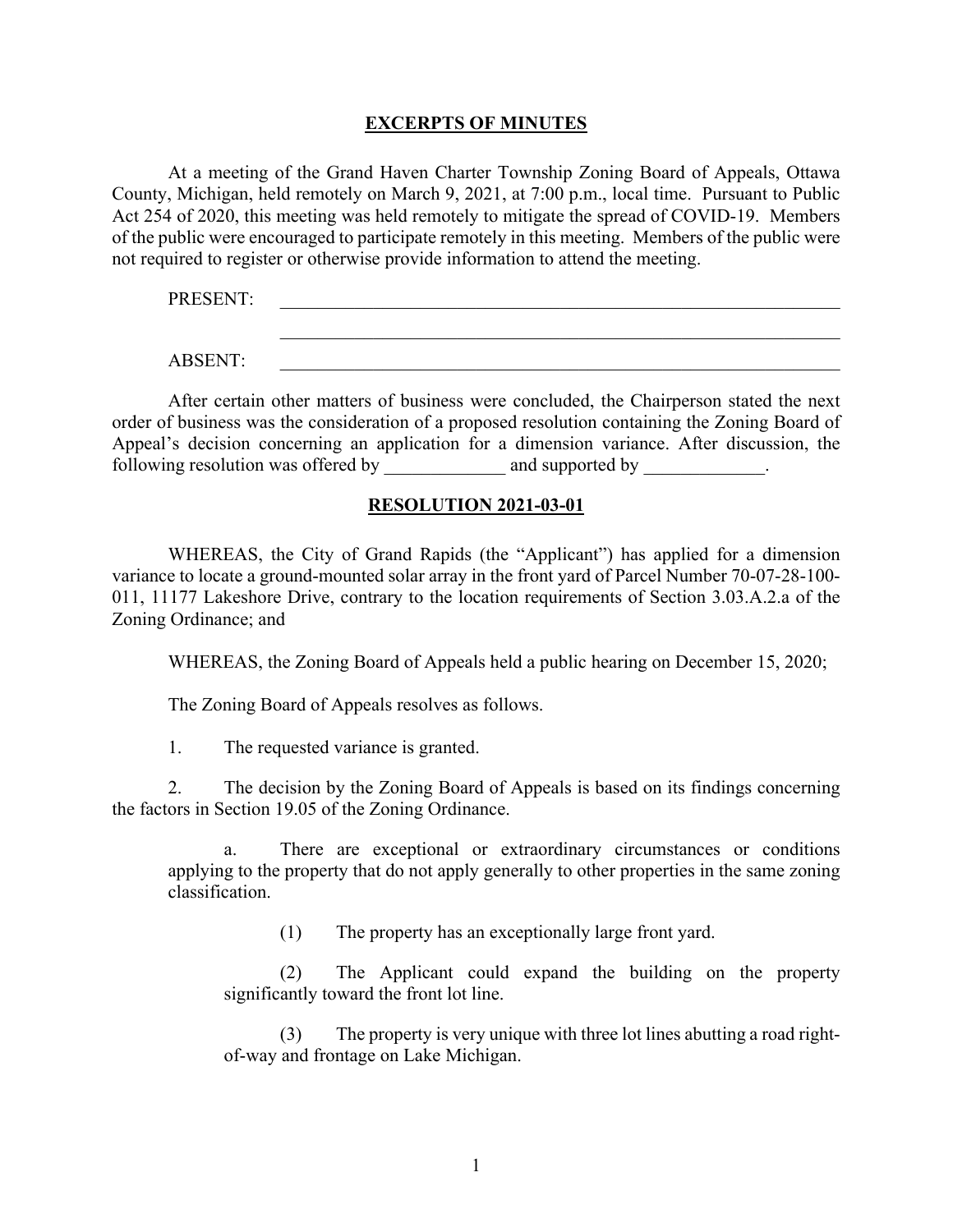(4) The water plant on the property is an essential use, and that precludes the use of the building's roof for the solar array.

(5) The solar array is a preferred, encouraged land use in the Township per the Master Plan and in the country per the Internal Revenue Code.

(6) The electric transmission line crossing the property, the significant tree growth, the existing drain field, and the property's topography all limit the viable areas for the solar array.

b. A variance is necessary for the preservation and enjoyment of a substantial property right similar to that possessed by other properties in the same zoning district and in the vicinity.

(1) The property has an exceptionally large front yard.

(2) The Applicant could expand the building on the property significantly toward the front lot line.

(3) The property is very unique with three lot lines abutting road rightsof-way, and with frontage on Lake Michigan.

(4) The water plant on the property is an essential use, and that precludes the use of the building's roof for the solar array.

(5) The solar array is a preferred, encouraged land use in the Township per the Master Plan and in the country per the Internal Revenue Code.

(6) The electric transmission line crossing the property, the significant tree growth, the existing drain field, and the property's topography all limit the viable areas for the solar array.

c. The variance will not be of substantial detriment to adjacent property and will not materially impair the intent and purpose of the Zoning Ordinance or the community's public health, safety, and general welfare.

(1) The solar array allowed by this variance will not generate noise, pollution, vibration, or other harmful effects.

(2) If the conditions placed upon the variance are satisfied, the solar array will be largely hidden from view and the general appearance of the property will be enhanced.

(3) The variance will promote renewable energy, as encouraged by the Master Plan and the Internal Revenue Code.

(4) The variance will allow the preservation of valuable natural resources and the Lake Michigan shoreline.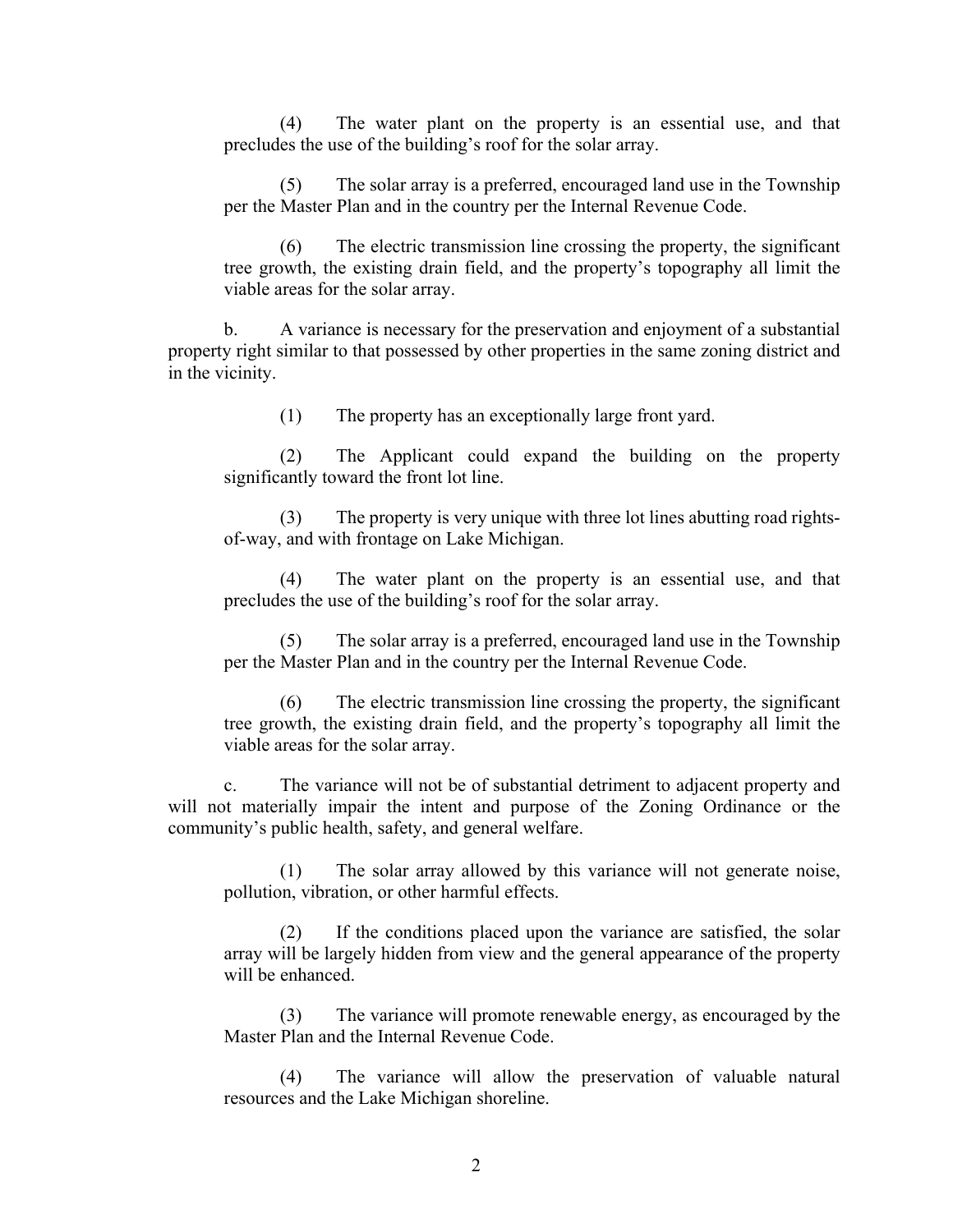d. The condition of the property justifying the variance is not of so general or recurrent a nature as to make reasonably practical the formulation of a general regulation for that condition. All of the following factors make this a unique, not a recurrent, situation.

(1) The property has an exceptionally large front yard.

(2) The property is very unique – an irregular shape, multiple road frontages, and Lake Michigan frontage.

(3) The property is used for essential purposes, and that precludes the use of the building's roof for the solar array.

(4) The variance is for a preferred encouraged land use.

(5) The property has a transmission line, significant tree growth, a drain field, and challenging topography.

3. The conditions placed upon the variance as granted are as follows.

a. The Applicant shall comply with all of the information submitted to the Township to support the variance request. Later submitted material shall control over earlier material if inconsistent.

b. Other than the variance, the Applicant shall comply with all applicable federal, state, county, and Township laws and ordinances.

c. A three-feet tall landscape berm, measured from street grade, shall be established around the perimeter of the solar array, as illustrated on the documents from the Applicant. Native species shall be used. The Applicant shall be required to maintain the viability and aesthetic appearance of the berm as long as the solar array is on the property.

d. Trees shall be substantially preserved on the property as much as reasonably possible.

e. The pollination field shall be installed as proposed by the Applicant. The Applicant will budget an annual amount for maintenance to maintain the pollination field at a guaranteed and adequate performance level.

f. The site plan for the project shall be subject to approval by the Township's Planning Commission.

4. All resolutions in conflict in whole or in part are revoked to the extent of such conflict.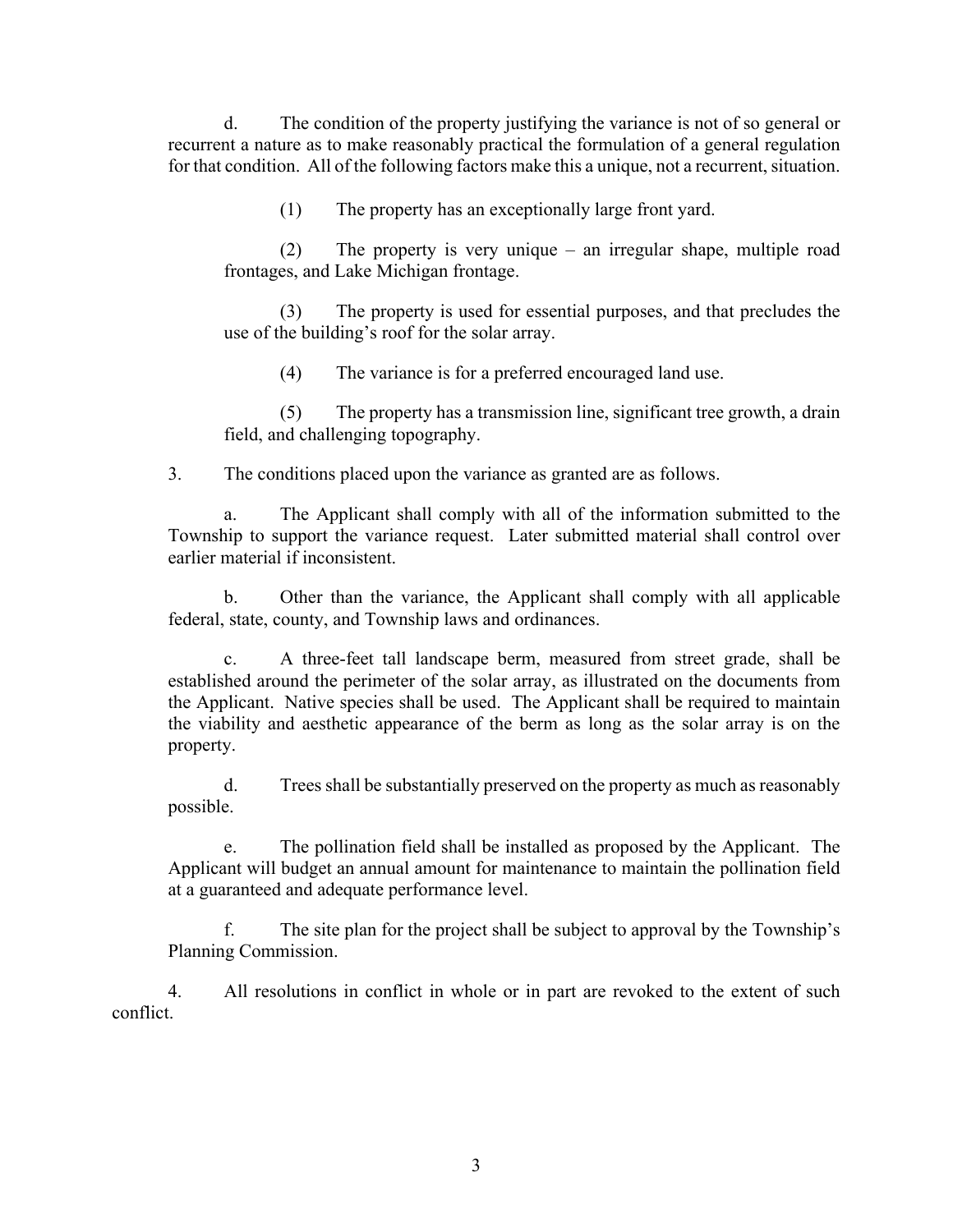YES: \_\_\_\_\_\_\_\_\_\_\_\_\_\_\_\_\_\_\_\_\_\_\_\_\_\_\_\_\_\_\_\_\_\_\_\_\_\_\_\_\_\_\_\_\_\_\_\_\_\_\_\_\_\_\_\_\_\_\_\_\_\_\_\_\_\_ NO: \_\_\_\_\_\_\_\_\_\_\_\_\_\_\_\_\_\_\_\_\_\_\_\_\_\_\_\_\_\_\_\_\_\_\_\_\_\_\_\_\_\_\_\_\_\_\_\_\_\_\_\_\_\_\_\_\_\_\_\_\_\_\_\_\_\_

The resolution is declared adopted.

Dated: March 9, 2021

Jim Loftis Grand Haven Charter Township Zoning Board of Appeals Secretary